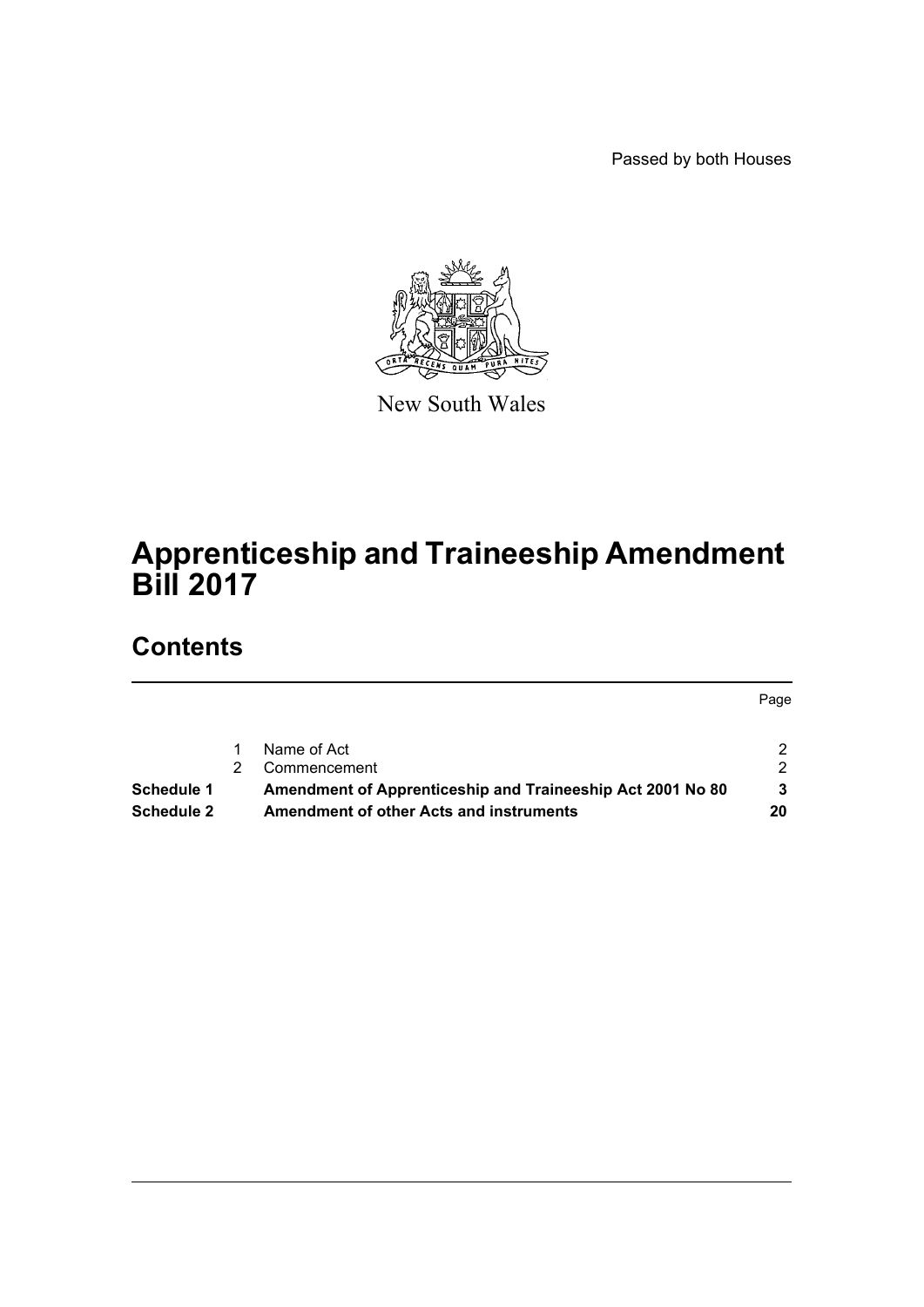*I certify that this public bill, which originated in the Legislative Assembly, has finally passed the Legislative Council and the Legislative Assembly of New South Wales.*

> *Clerk of the Legislative Assembly. Legislative Assembly, Sydney,* , 2017



New South Wales

# **Apprenticeship and Traineeship Amendment Bill 2017**

Act No , 2017

An Act to amend the *Apprenticeship and Traineeship Act 2001* to make further provision with respect to the regulation of apprenticeships and traineeships; to make related amendments to other legislation; and for other purposes.

*I have examined this bill and find it to correspond in all respects with the bill as finally passed by both Houses.*

*Assistant Speaker of the Legislative Assembly.*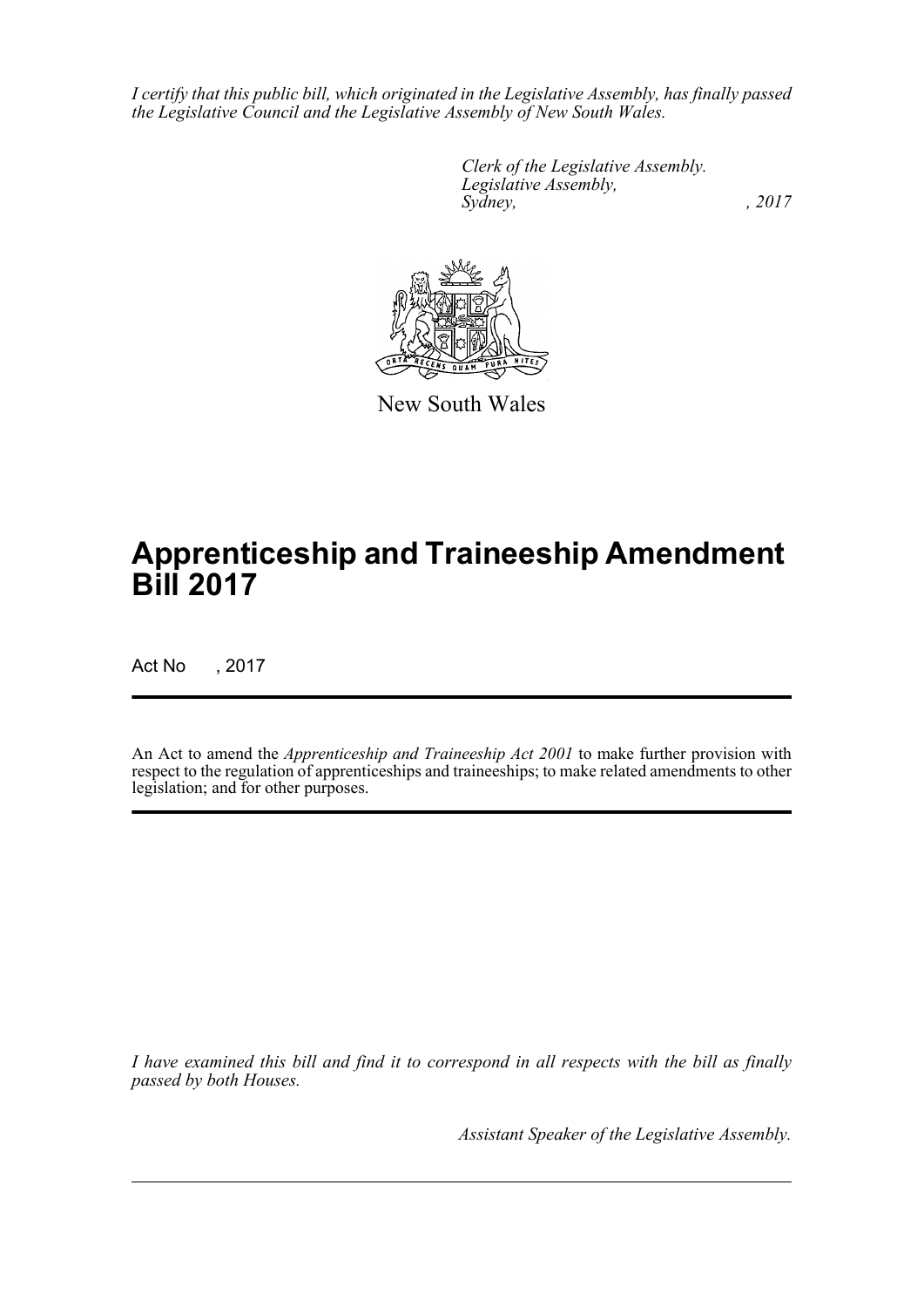## <span id="page-2-0"></span>**The Legislature of New South Wales enacts:**

## **1 Name of Act**

This Act is the *Apprenticeship and Traineeship Amendment Act 2017*.

## <span id="page-2-1"></span>**2 Commencement**

This Act commences on a day or days to be appointed by proclamation.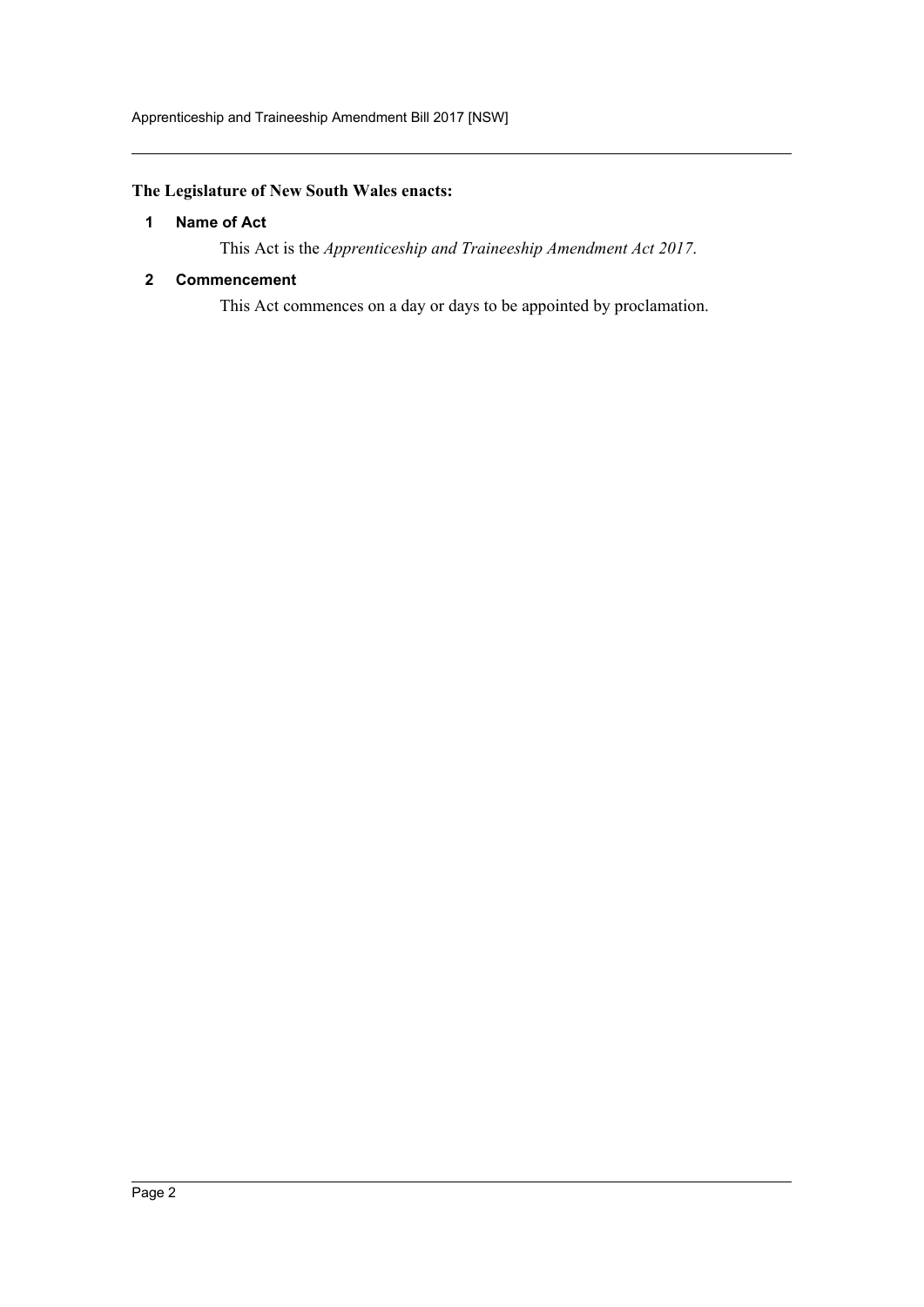# <span id="page-3-0"></span>**Schedule 1 Amendment of Apprenticeship and Traineeship Act 2001 No 80**

## **[1] Whole Act (except where otherwise amended by this Schedule)**

Omit "public servant" and "public servants" wherever occurring.

Insert instead "Public Service employee" and "Public Service employees", respectively.

## **[2] Section 3A**

Insert after section 3:

## **3A Application of National Vocational Education and Training Regulator Act 2011 (Cth)**

(1) In this section:

*Commonwealth Act* means the *National Vocational Education and Training Regulator Act 2011* of the Commonwealth.

*State apprenticeship and traineeship regulation provisions* means the provisions of this Act and the regulations:

- (a) regulating organisations providing training, assessment or instruction in relation to a recognised trade vocation or a recognised traineeship vocation, and
- (b) providing for the approval by or under this Act of training, assessment or instruction provided by organisations, and
- (c) providing for the standards to be complied with under this Act by organisations, and
- (d) providing for the exercise of investigative powers, sanctions and enforcement by or under this Act in relation to such matters.
- (2) The State apprenticeship and traineeship regulation provisions are declared to be an excluded matter for the purposes of section 10 of the Commonwealth Act in relation to section 9 (Immunity from State and Territory laws) of the Commonwealth Act to the extent that section 9 would prevent the application of the State apprenticeship and traineeship regulation provisions to an NVR registered training organisation (within the meaning of the Commonwealth Act) providing training, assessment or instruction in relation to a recognised trade vocation or a recognised traineeship vocation.
- (3) Without limiting subsection (2), each provision of this Act (and of any regulations made under this Act) is declared to be a VET legislation displacement provision for the purposes of section 11 of the Commonwealth Act generally.

## **[3] Section 4 Vocational training guidelines**

Omit "Secretary" from section 4 (1). Insert instead "Commissioner".

#### **[4] Section 6 Vocational training orders**

Omit "required training for a particular recognised trade vocation or recognised traineeship vocation" from section  $6(1)$ .

Insert instead "training that an apprentice or trainee who is employed in a recognised trade vocation or recognised traineeship vocation is required to undertake in connection with that vocation".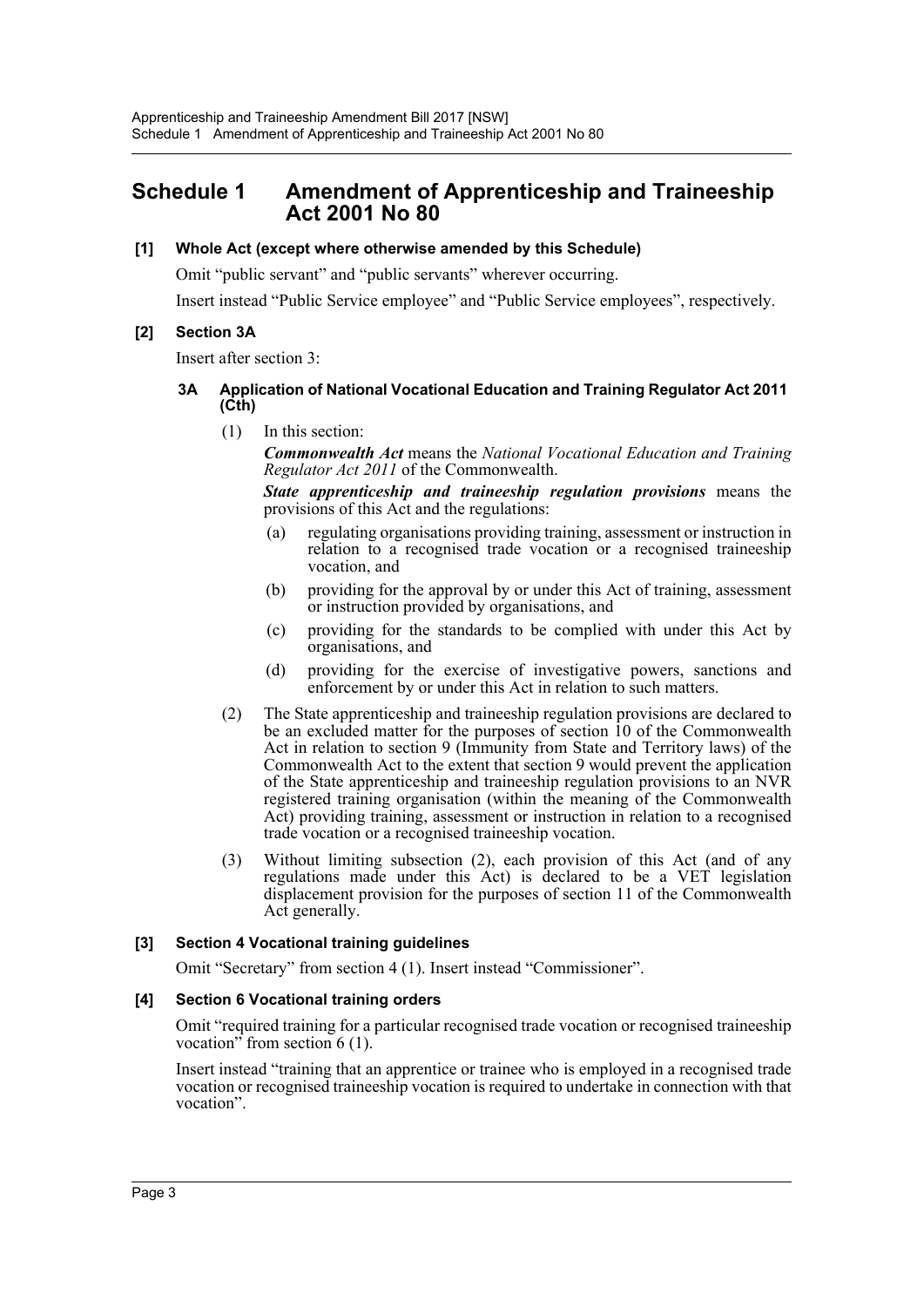## **[5] Section 6 (1) (c)**

Omit "appropriate".

### **[6] Section 6 (1) (c1)**

Insert after section 6 (1) (c):

(c1) the units of competency forming part of the training for that vocation,

#### **[7] Section 6, note**

Omit "Department of Education and Training website at http://apprenticeship.det.nsw.edu.au".

Insert instead "Department of Industry website at https://www.training.nsw.gov.au/promotions/apprenticeships\_traineeships.html".

#### **[8] Part 2, Division 2**

Insert before section 7 in the Division:

**Note.** Certain information relating to apprenticeships and traineeships established under this Division (including the names of the employer and apprentice or trainee) is required to be recorded in the register of apprenticeships and traineeships (see Division 5). Registration of a person as an employer or apprentice or trainee may render the person eligible for certain payments available under State or Commonwealth incentive schemes. Eligibility for those payments may be affected by changes in circumstances such as a variation of the training contract or training plan approved under this Division in relation to the apprenticeship or traineeship or the transfer, suspension or cancellation of the apprenticeship or traineeship.

#### **[9] Section 7 Applications to establish apprenticeships and traineeships**

Omit "(including a recognised traineeship vocation that is, or forms part of, a recognised trade vocation)" from section  $7(1)(b)$ .

#### **[10] Sections 7 (2) and 25 (1)**

Omit "20 penalty units" wherever occurring. Insert instead "100 penalty units".

#### **[11] Section 7 (3) (a) and (a1)**

Omit section 7 (3) (a). Insert instead:

- (a) must be accompanied by the proposed training contract (as executed by the prospective employer and prospective apprentice or trainee), and
- (a1) must be accompanied by the training plan proposal (as endorsed by the relevant registered training organisation), and

**[12] Section 7 (3) (d)**

Omit the paragraph.

**[13] Section 7 (3) (e)**

Omit "and address". Insert instead ", business address, ACN (if any) and ABN".

#### **[14] Section 7 (4)–(6)**

Omit the subsections. Insert instead:

(4) A *training plan proposal* is a document prepared by the prospective employer and prospective apprentice or trainee outlining the following matters in relation to the proposed apprenticeship or traineeship: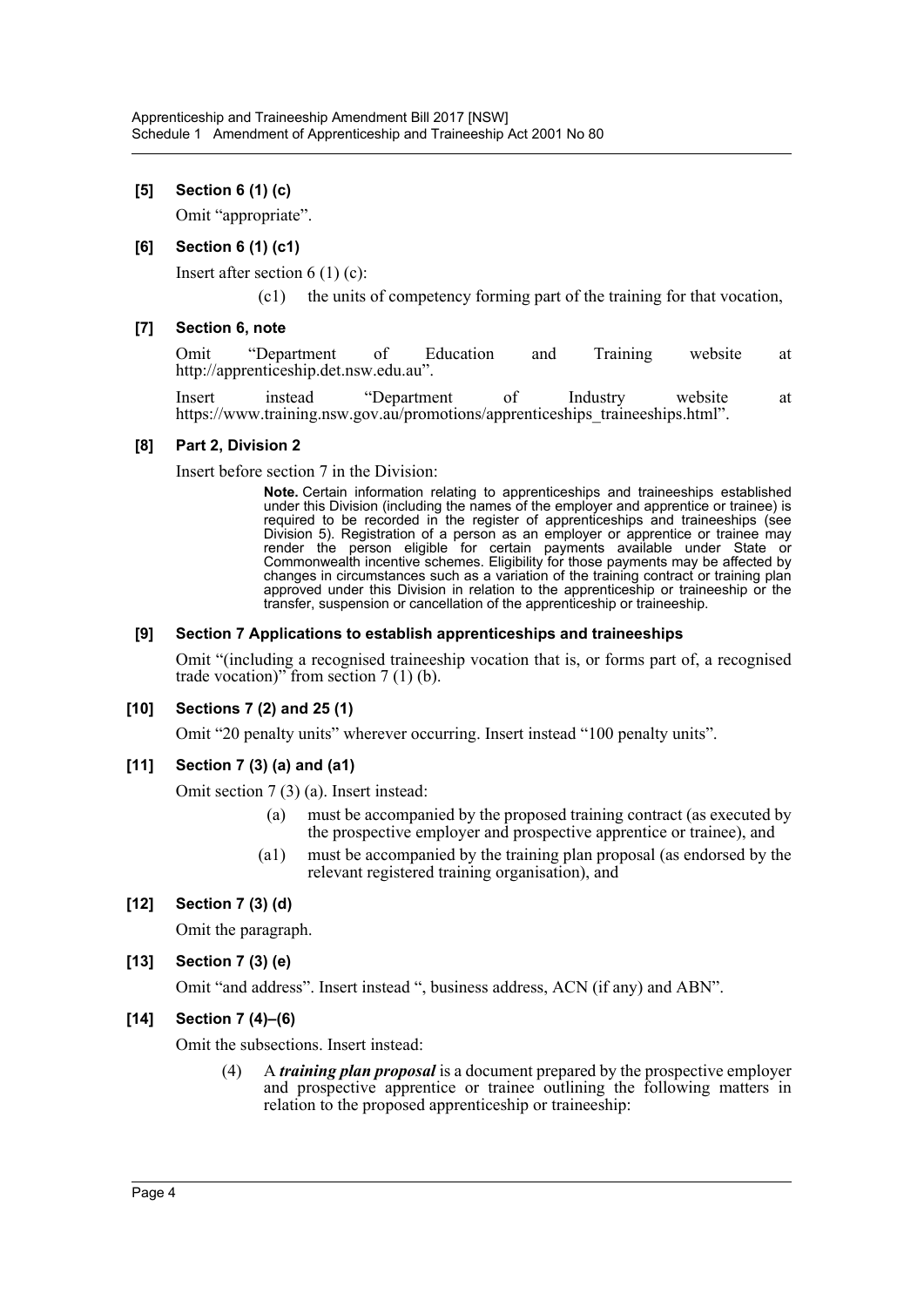- (a) the proposed arrangements for the provision of training to the prospective apprentice or trainee,
- (b) the appropriate qualification or qualifications proposed to be awarded to the prospective apprentice or trainee.
- (5) The proposed training contract and training plan proposal:
	- (a) must be set out in the form approved by the Commissioner, and
	- (b) must be prepared in accordance with the relevant vocational training order.
- (5A) The Commissioner may require the applicant to lodge with the application a training plan for the proposed apprenticeship or traineeship instead of a training plan proposal.
- (5B) An application under this section may be made on behalf of the employer by an agent of the employer approved by the Commissioner if the agent certifies that the relevant training contract and any associated documentation have been duly executed by the parties to the contract.
- (5C) The Commissioner may refuse to accept applications lodged by a particular agent (and must notify the relevant applicants accordingly) if the agent fails to comply with this section or any requirement of the regulations in relation to any application lodged by the agent.
- (5D) The establishment of a trainee apprenticeship is not permitted under this Act, even if the relevant industrial award or agreement recognises that the apprenticeship may be undertaken as a trainee apprenticeship.
	- (6) An application under this section may not be made by a prohibited employer contrary to a prohibition order.

#### **[15] Section 8 Determination of applications**

Omit section 8 (1) (c).

#### **[16] Section 8 (2)**

Omit the subsection.

## **[17] Section 8 (4)**

Insert "and the relevant registered training organisation" after "applicant".

## **[18] Sections 9 (1), 10 (1) and 20 (4)**

Omit "or Review Panel, as the case may be," wherever occurring.

## **[19] Section 9 (1) (a1)–(a4)**

Insert after section 9 (1) (a):

- (a1) that the employer will employ the apprentice or trainee under conditions that do not contravene the relevant industrial award or agreement, and
- (a2) that the apprentice or trainee is capable of undertaking the required training in the relevant vocation, and
- (a3) that the proposed training contract has been prepared in accordance with the relevant vocational training order, and
- (a4) that the employment provided, or to be provided, by the employer complies with the relevant vocational training order, and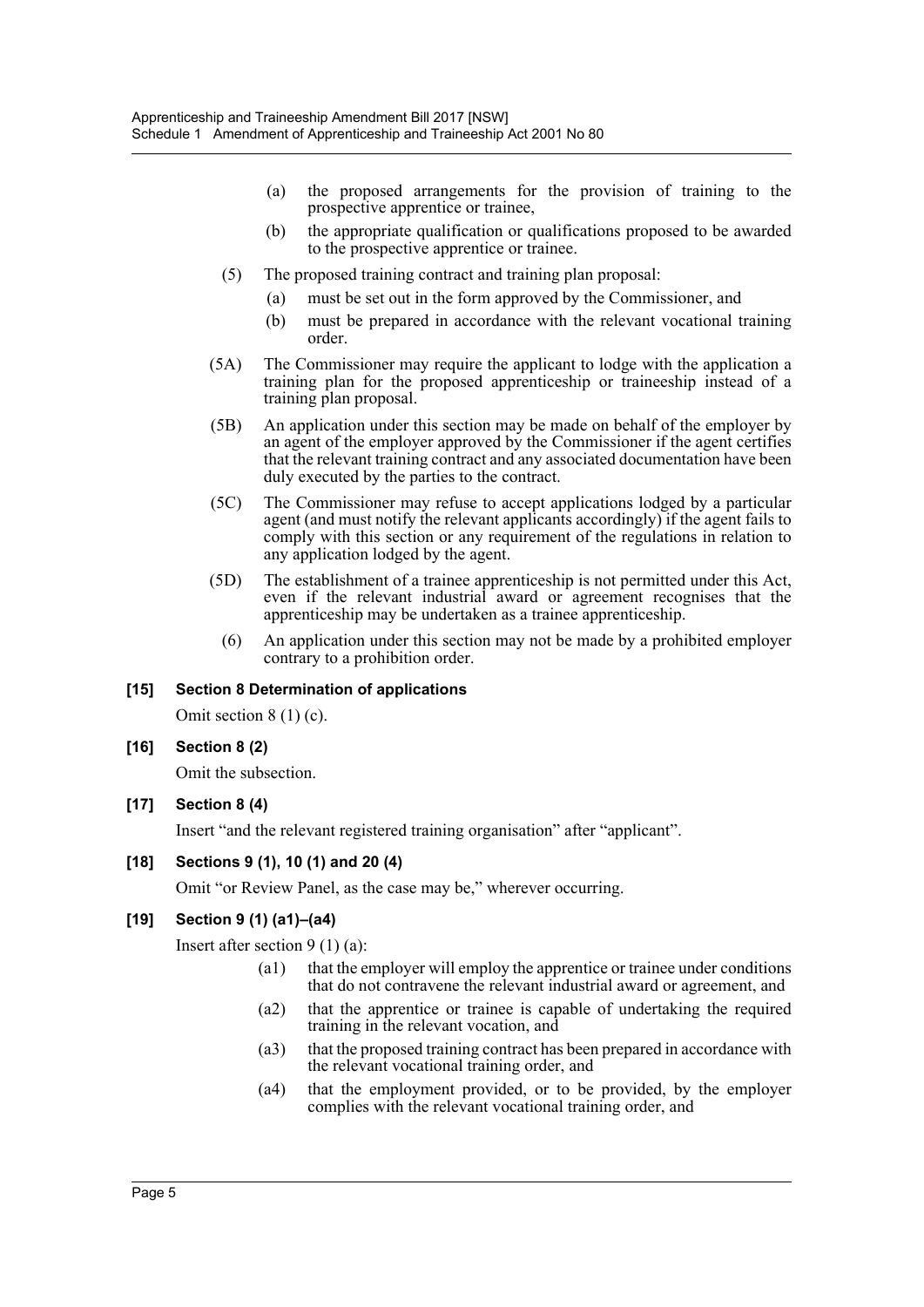### **[20] Section 9 (2)**

Omit the subsection.

**[21] Sections 10 (3) and 77 (e)**

Omit "or Review Panel" wherever occurring.

## **[22] Section 12 Training contracts**

Omit "a full apprenticeship" from section 12 (2) (a). Insert instead "an apprenticeship".

#### **[23] Section 12 (2) (b)**

Omit the paragraph.

#### **[24] Section 12 (2A)**

Insert after section 12 (2):

(2A) A reference in this section to a training contract is a reference to the training contract most recently executed by the employer and apprentice or trainee, as varied in accordance with this Act.

#### **[25] Section 12A**

Insert after section 12:

#### **12A Training plans**

- (1) A training plan is to be prepared in respect of each apprenticeship or traineeship.
- (2) A training plan for an apprenticeship or traineeship is a document prepared in accordance with the relevant vocational training order that indicates, in particular:
	- (a) the arrangements for the provision of training to the apprentice or trainee that have been agreed to by the employer and the relevant registered training organisation, and
	- (b) the appropriate qualification or qualifications to be awarded to the apprentice or trainee in relation to the apprenticeship or traineeship, and
	- (c) the units of competency forming part of the training for the relevant vocation.
- (3) The training plan is to be prepared by the relevant registered training organisation in relation to the apprenticeship or traineeship in consultation with the employer and the apprentice or trainee.
- (4) The training plan is to be lodged with the application for the establishment of the apprenticeship or traineeship, if required by the Commissioner.
- (5) If a training plan was not required to be lodged with the application, the relevant registered training organisation must prepare the plan within 12 weeks after the organisation is notified that the establishment of the apprenticeship or traineeship has been approved. Maximum penalty: 50 penalty units.
- (6) A training plan is to be in the form approved by the Commissioner.
- (7) The relevant registered training organisation in relation to the apprenticeship or traineeship to which a training plan relates must: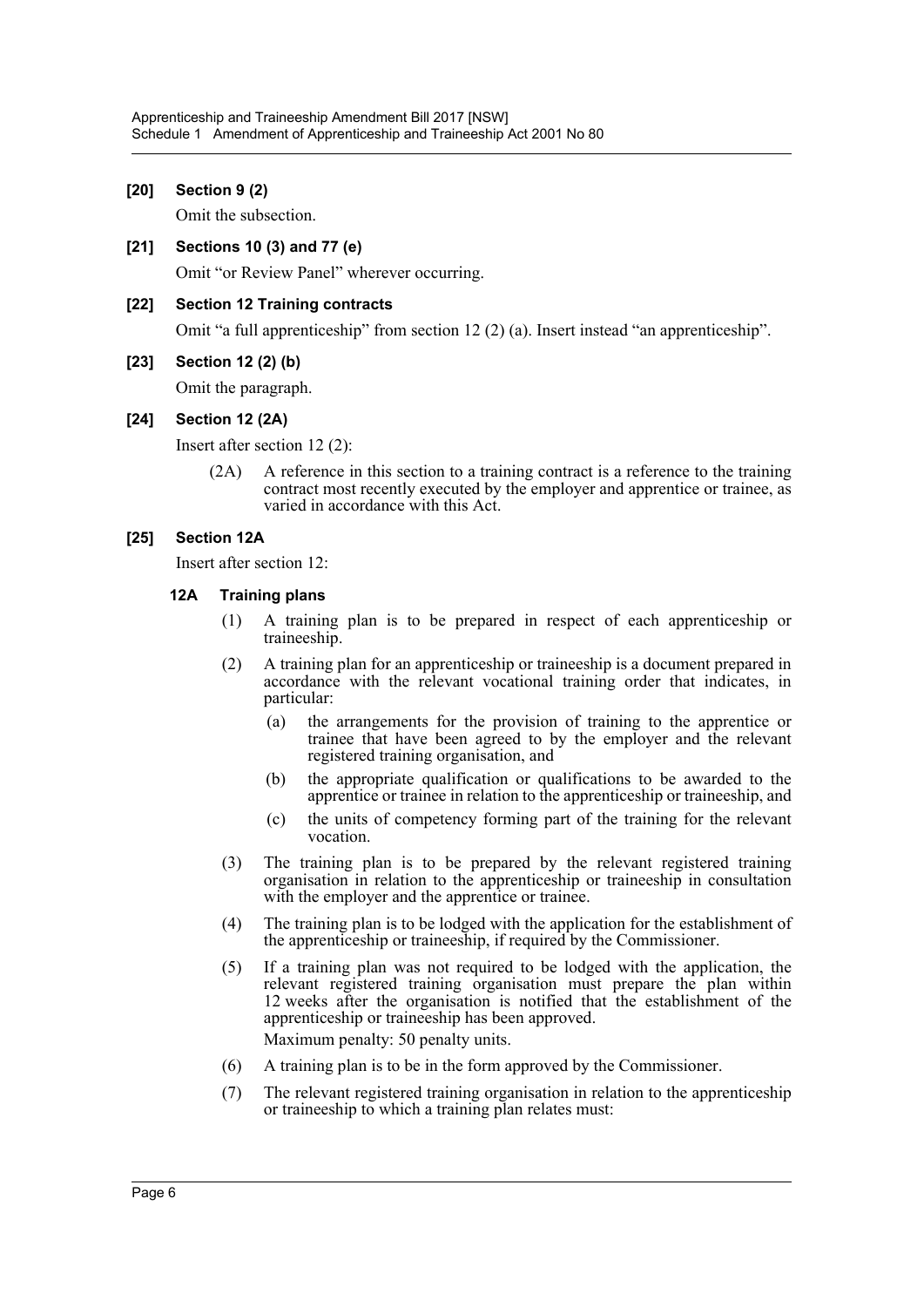- (a) keep a copy of the training plan, in a manner approved by the Commissioner, for the period specified by the Commissioner, and
- (b) make the training plan available for inspection on request by the Commissioner.

Maximum penalty: 50 penalty units.

#### **[26] Section 14 Duties of employers using host employment arrangements**

Omit section 14 (3) and (4). Insert instead:

- (3) An employer (the *principal employer*) must not place an apprentice or trainee with a host employer if the principal employer knows:
	- (a) that the host employer is a prohibited employer, and
	- (b) that the employment of the apprentice or trainee by the host employer would be contrary to the relevant prohibition order.

Maximum penalty: 200 penalty units.

#### **[27] Section 15 Duties of employers to notify Commissioner of certain matters**

Insert "relevant" after "change in the" in section 15 (1) (c).

#### **[28] Section 15 (1) (f)**

Omit the paragraph. Insert instead:

(f) any notice given to the apprentice or trainee of the employer's intention to terminate the employment of the apprentice or trainee.

#### **[29] Section 16A**

Insert after section 16:

#### **16A Duties of registered training organisations**

- (1) A relevant registered training organisation for an apprenticeship or traineeship:
	- (a) must provide to the employer, on request, information in relation to the progress of the apprentice or trainee in obtaining the relevant qualification, and
	- (b) must review the training plan at least once every 6 months and, in addition, on any date determined in consultation with the employer and the apprentice or trainee, and
	- (c) must obtain the confirmation of the employer before determining whether the apprentice or trainee has acquired the competencies of the relevant qualification, and
	- (d) must, as soon as practicable after the apprentice or trainee becomes eligible to be awarded the relevant qualification by the registered training organisation, notify the Commissioner of that fact.

Maximum penalty: 200 penalty units.

- (2) The relevant registered training organisation must also notify the Commissioner of the following matters within 21 days after the matter arises:
	- (a) any failure by the employer to allow the apprentice or trainee to commence or participate in the training specified in the training plan,
	- (b) any failure by the employer to allow the organisation to conduct the training or assessment components specified in the training plan,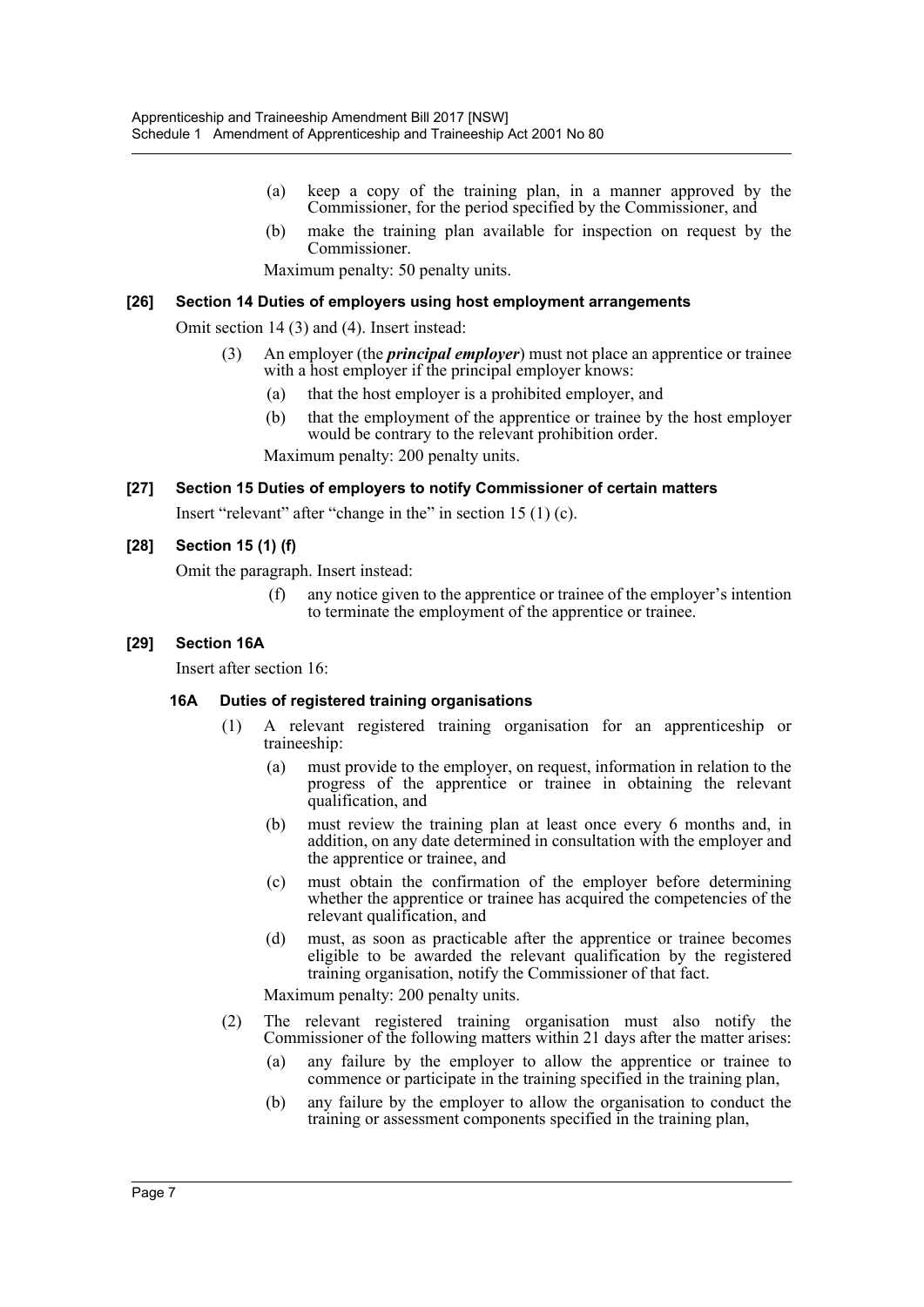- (c) any failure by the employer to provide any information requested by the organisation for the purpose of assessments of competence in relation to the training specified in the training plan. Maximum penalty: 200 penalty units.
- **[30] Section 19 Attendance at relevant registered training organisation** Omit "a relevant". Insert instead "the relevant".
- **[31] Section 20 Transfer of apprenticeships and traineeships** Omit section 20 (2) (c) and (3).
- **[32] Section 21 Variation of training contracts and training plans on application by a party** Omit section 21 (3) (c) and (4).

## **[33] Sections 21A (1) and 23 (1) (b) and (3) (b)**

Omit "a registered training organisation" wherever occurring.

Insert instead "the relevant registered training organisation".

## **[34] Section 22**

Omit the section. Insert instead:

### **22 Suspension and cancellation of apprenticeships and traineeships**

- (1) The Commissioner may, on the application of the employer and the apprentice or trainee (or either of them alone) or on the Commissioner's own initiative, suspend or cancel an apprenticeship or traineeship.
- (2) The Commissioner may not suspend or cancel the apprenticeship or traineeship unless the Commissioner is satisfied:
	- (a) that both the employer and the apprentice or trainee consent to the suspension or cancellation, or
	- (b) that it is reasonable in the circumstances to do so.
- (3) In addition, the Commissioner may not suspend or cancel an apprenticeship or traineeship on the application of the employer or the apprentice or trainee or on the Commissioner's own initiative unless the Commissioner:
	- (a) has given notice to the employer and the apprentice or trainee of the Commissioner's intention to suspend or cancel the apprenticeship or traineeship, and
	- (b) has given the employer and apprentice or trainee at least 21 days within which to make submissions to the Commissioner with respect to the proposed suspension or cancellation, and
	- (c) has taken any such submissions into consideration.
- (4) The Commissioner must give notice to the employer and apprentice or trainee of a suspension or cancellation under this section specifying:
	- (a) the grounds for the suspension or cancellation, and
	- (b) the date from which the suspension or cancellation takes effect, and
	- (c) in the case of suspension—the period of suspension.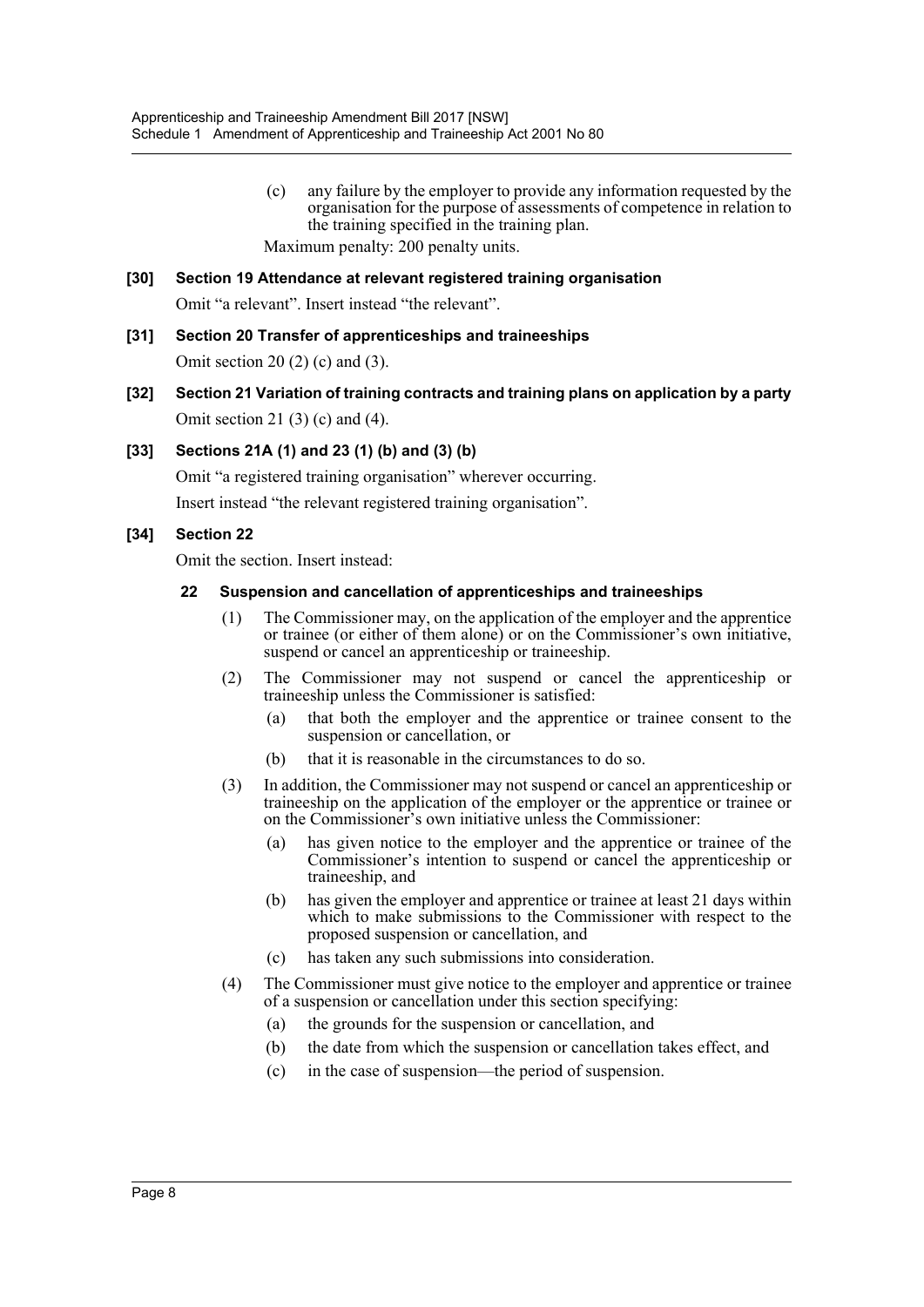## **[35] Section 23 (1) (c) and (3) (c)**

Insert at the end of section  $23(1)$  (b) and  $(3)$  (b):

and

(c) has, if required by the Commissioner, been assessed by any other registered training organisation nominated by the Commissioner as having acquired the competencies of that vocation,

## **[36] Section 23 (2) and (4)**

Omit the subsections.

## **[37] Section 23 (4)**

Insert after section 23 (3):

(4) The Commissioner may provide to the Australian Skills Quality Authority a copy of the report of an assessment under subsection  $(1)$   $(c)$  or  $(3)$   $(c)$ (including any information contained in the report that is personal information under the *Privacy and Personal Information Protection Act 1998* or health information under the *Health Records and Information Privacy Act 2002*).

#### **[38] Section 28 Register of apprenticeships and traineeships**

Omit "registered training organisation associated with the apprenticeship or traineeship" from section 28 $(2)$  $(i)$ .

Insert instead "relevant registered training organisation".

## **[39] Section 29 Advertising of group training organisations**

Omit "10 penalty units". Insert instead "100 penalty units".

#### **[40] Sections 33 (1), 67 (2), 69, 70 and 71 (1)**

Omit "20 penalty units" wherever occurring. Insert instead "200 penalty units".

## **[41] Sections 35 (2) and (3), 42, 45 (1), 46 (1) (a) (ii), 51 (1)–(5), 52 and 53 (1) and (2)**

Omit "Review Panel" and "Review Panel's" wherever occurring.

Insert instead "Commissioner" and "Commissioner's", respectively.

#### **[42] Section 35 (5)**

Omit "or a craft certificate, whichever is appropriate,".

#### **[43] Sections 36 and 37**

Omit the sections. Insert instead:

#### **36 Recognition of other trade training—applications**

- (1) A person may apply to the Commissioner for recognition of the person's qualifications or experience in a particular recognised trade vocation.
- (2) The Commissioner may require the applicant to undergo an assessment by a registered training organisation nominated by the Commissioner to determine whether the applicant has acquired the competencies of the recognised trade vocation (an *independent competency assessment*).
- (3) A registered training organisation may not be nominated to conduct an independent competency assessment if the organisation has previously provided training to the applicant in the recognised trade vocation.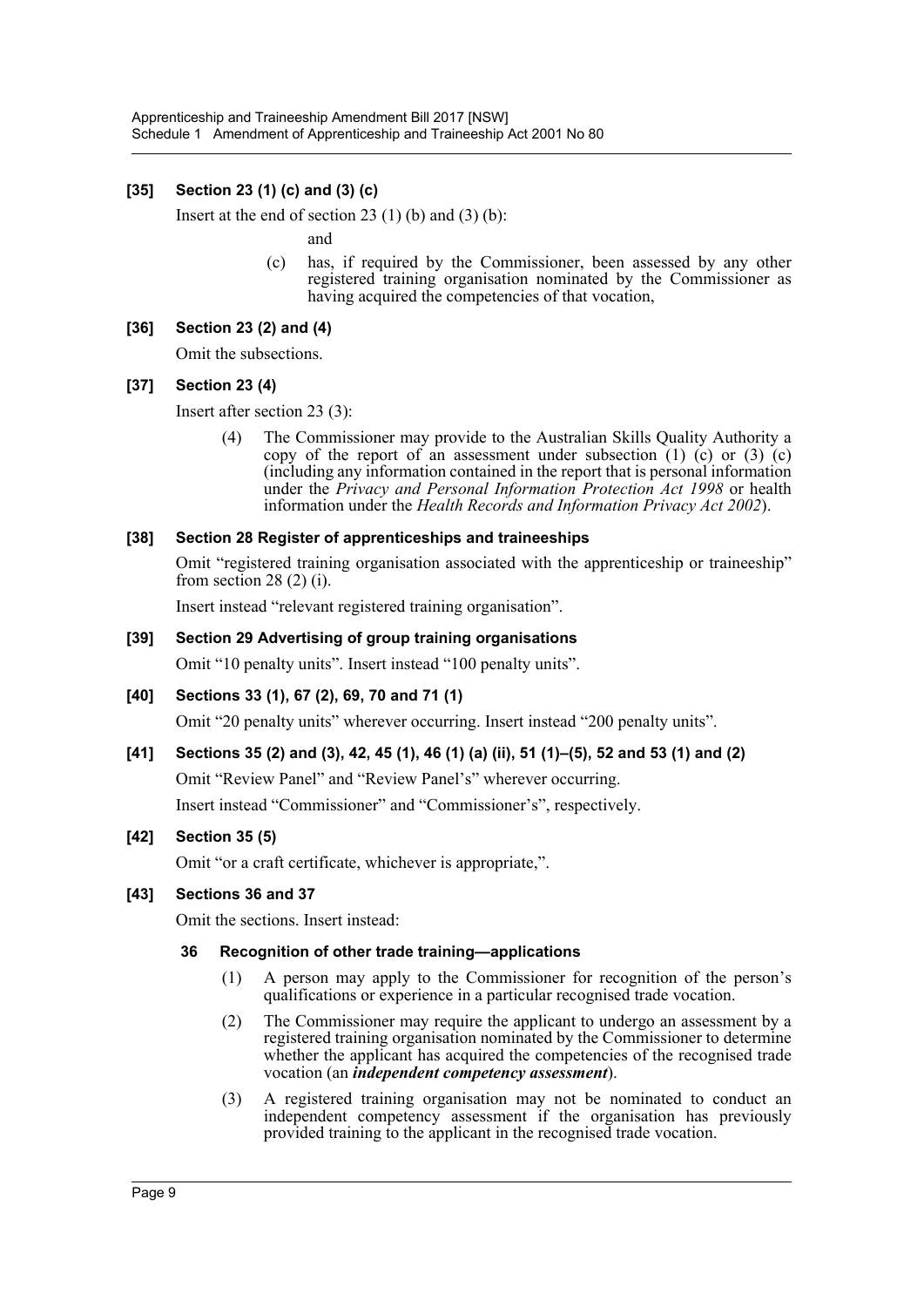- (4) The Commissioner may refuse to deal with the application if the applicant fails to comply with a requirement to undergo an independent competency assessment.
- (5) If the report of an independent competency assessment specifies that the applicant requires further training to acquire the competencies of the recognised trade vocation, the Commissioner may refuse to determine the application until the Commissioner is satisfied that the applicant has satisfactorily completed the training.
- (6) The Commissioner may seek expert advice in connection with the application from any person who, in the Commissioner's opinion, has special knowledge of, and experience in, the recognised trade vocation.
- (7) The regulations may provide that the Commissioner must, in specified circumstances, seek expert advice in connection with an application under this section from specified persons or classes of persons.
- (8) The Commissioner may provide to the Australian Skills Quality Authority a copy of the report of an independent competency assessment (including any information contained in the report that is personal information under the *Privacy and Personal Information Protection Act 1998* or health information under the *Health Records and Information Privacy Act 2002*).

## **37 Recognition of other trade training—determinations**

- (1) If the Commissioner is satisfied that an applicant for recognition of qualifications or experience in a particular recognised trade vocation (other than a certified vocation) has acquired the competencies of the vocation, the Commissioner may determine that the applicant is adequately trained to pursue that vocation.
- (2) A recognised trade vocation is a *certified vocation* if a person is required to have a certificate of proficiency in order to obtain a licence, permit or other authority under an Act to work in the vocation.
- (3) In making a determination under subsection (1), the Commissioner must have regard to:
	- (a) the length of time for which the applicant has been working in the recognised trade vocation, and
	- (b) the nature and duration of any instruction or training received by the applicant in the recognised trade vocation, and
	- (c) the nature of any qualifications held by the applicant in relation to the recognised trade vocation, and
	- (d) any expert advice obtained in connection with the application, and
	- (e) the applicant's performance in any examination or test set by the Commissioner or any independent competency assessment, and
	- (f) such other matters as the Commissioner considers relevant.
- (4) The following provisions apply in relation to the determination of an application for recognition of qualifications or experience in a certified vocation:
	- (a) the Commissioner is to nominate at least one employee representative and one employer representative (the *industrial representatives*) for the purpose of making a recommendation under this section as to whether the applicant is adequately trained to pursue the certified vocation,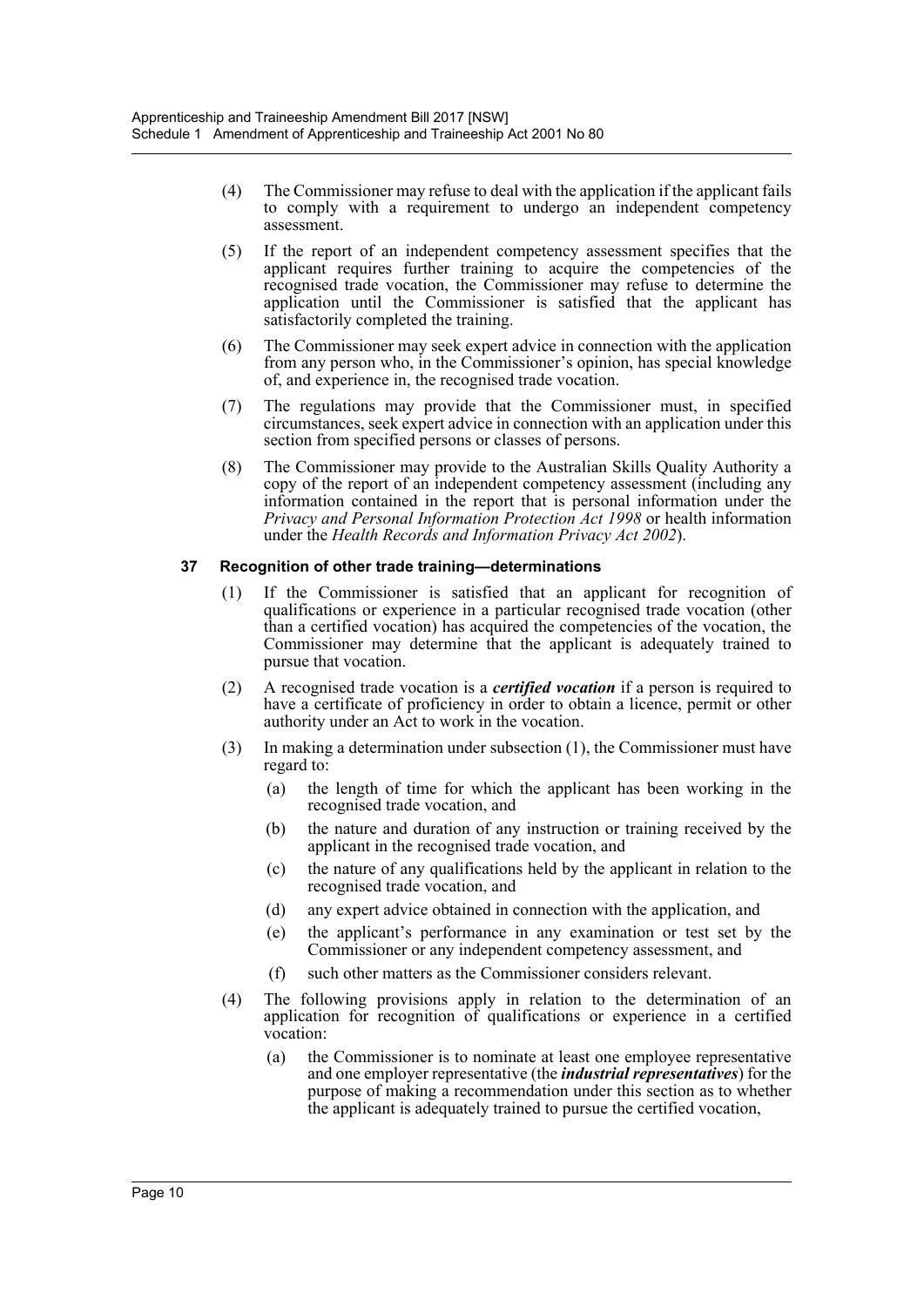- (b) the Commissioner may determine that the applicant is adequately trained to pursue the recognised trade vocation, but only if the industrial representatives have unanimously recommended that the applicant is adequately trained to pursue that vocation,
- (c) the industrial representatives must have regard to the matters specified in subsection  $(3)$   $(a)$ – $(e)$  (and such other matters as the representatives consider relevant) in making a recommendation under this section,
- (d) the Commissioner must have regard to the matters specified in subsection (3) in making a determination under this section.
- (5) The Commissioner is to provide to the industrial representatives any information obtained by the Commissioner in connection with the application and required by the representatives for the purpose of making the recommendation. For that purpose, the Commissioner is authorised to disclose to the industrial representatives personal information (within the meaning of the *Privacy and Personal Information Protection Act 1998*) and health information (within the meaning of the *Health Records and Information Privacy Act 2002*).
- (6) A determination under this section must be set out in an instrument signed by the Commissioner.
- (7) The Commissioner must issue a certificate of proficiency to the person to whom the determination relates.
- (8) The regulations may make provision for or with respect to:
	- (a) applications for the recognition of qualifications or experience in a recognised trade vocation, and
	- (b) the making of determinations and recommendations under this section.
- (9) In this section:

*employee representative*, in relation to an application under this section, means a representative of an organisation that represents employees in industrial matters relating to the recognised trade vocation to which the application relates.

*employer representative*, in relation to an application under this section, means a representative of an organisation that represents employers in industrial matters relating to the recognised trade vocation to which the application relates.

#### **[44] Section 40**

Omit the section. Insert instead:

#### **40 Conciliation**

- (1) The Commissioner is to refer a complaint made by a party to an apprenticeship or traineeship to a conciliator in the first instance.
- (2) The conciliator must attempt to bring the parties to a settlement acceptable to each of them.
- (3) If such a settlement is not achievable, the Commissioner is to deal with the complaint in accordance with this Part.
- (4) In this section:

*conciliator* means a person employed in the Department who is authorised in writing by the Commissioner as a conciliator for the purposes of this section.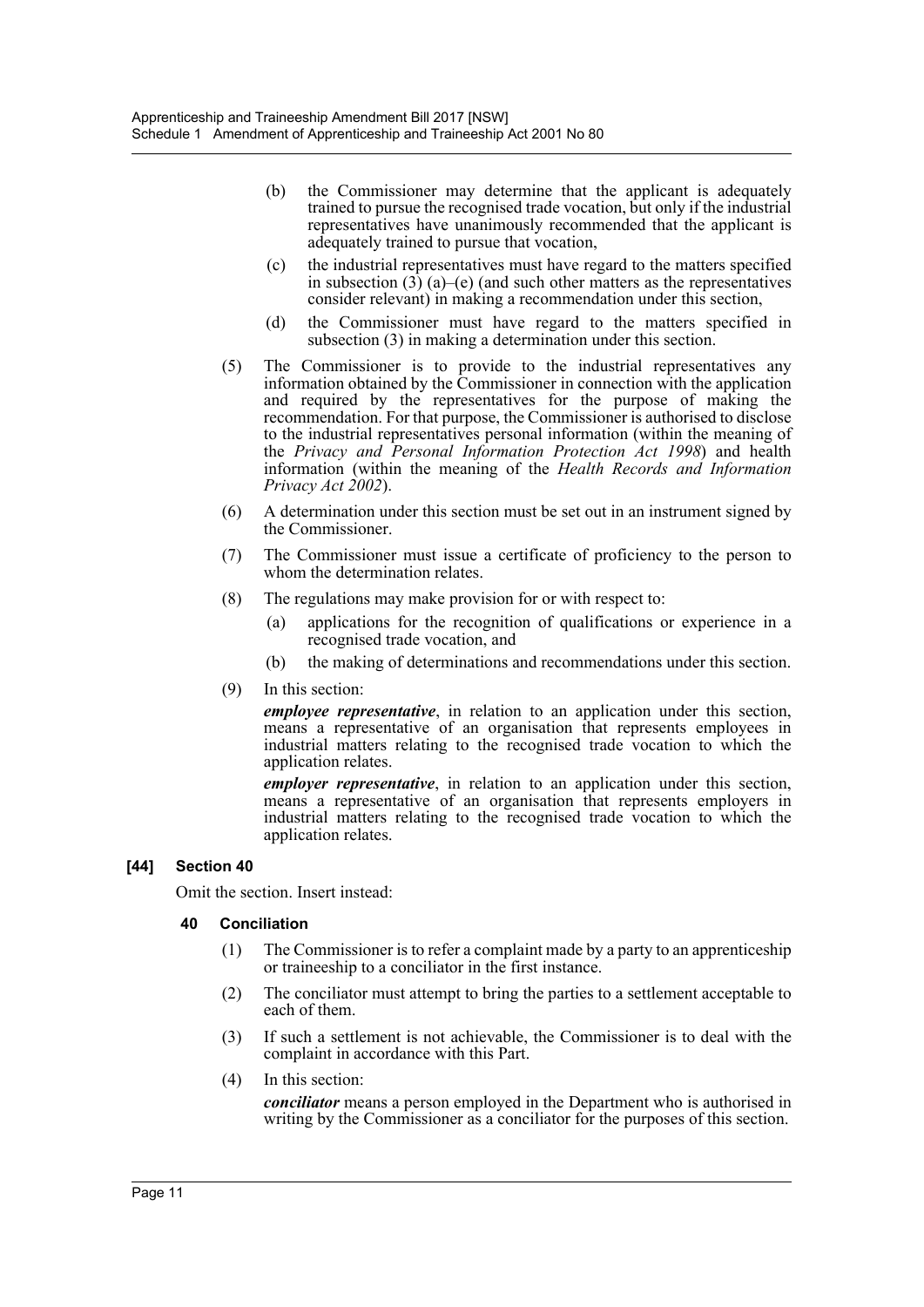## **[45] Section 41 Suspension of apprenticeships and traineeships pending hearing**

Insert ", without prior notice to the employer and apprentice or trainee," after "Commissioner may" in section 41 (1).

### **[46] Section 44 Procedure generally**

Omit "Review Panel is not bound by the rules of law governing the admission of evidence but may inform itself on any matter in such manner as it" from section 44 (1).

Insert instead "Commissioner is not bound by the rules of evidence, and may be informed in any manner that the Commissioner".

## **[47] Section 44 (4)**

Omit "Review Panel" and "it considers".

Insert instead "Commissioner" and "the Commissioner considers", respectively.

## **[48] Sections 46 (1) and 47 (1)**

Omit "presiding member of the Review Panel" wherever occurring.

Insert instead "Commissioner".

## **[49] Section 46 (2)**

Omit "Review Panel may retain possession of a document produced to it under this section for such period as it".

Insert instead "Commissioner may retain possession of a document produced to the Commissioner under this section for such period as the Commissioner".

#### **[50] Sections 46 (4), 47 (3) and 48**

Omit "5 penalty units" wherever occurring. Insert instead "50 penalty units".

#### **[51] Section 50 Conciliation**

Omit the section.

#### **[52] Section 51 Determinations**

Omit "it is satisfied" from section 51 (3). Insert instead "the Commissioner is satisfied".

#### **[53] Section 53 Orders prohibiting employer from entering into apprenticeships and traineeships**

Omit ", either indefinitely or for a specified period" from section 53 (1) (a).

Insert instead "(a *prohibition order*)".

## **[54] Section 53 (1) (b)**

Omit "if it does". Insert instead "if the Commissioner does".

#### **[55] Section 53 (1A)**

Insert after section 53 (1):

(1A) A prohibition order may be unlimited or limited as to particular circumstances specified in the order.

#### **[56] Section 53 (2)**

Omit "An order under this section". Insert instead "A prohibition order".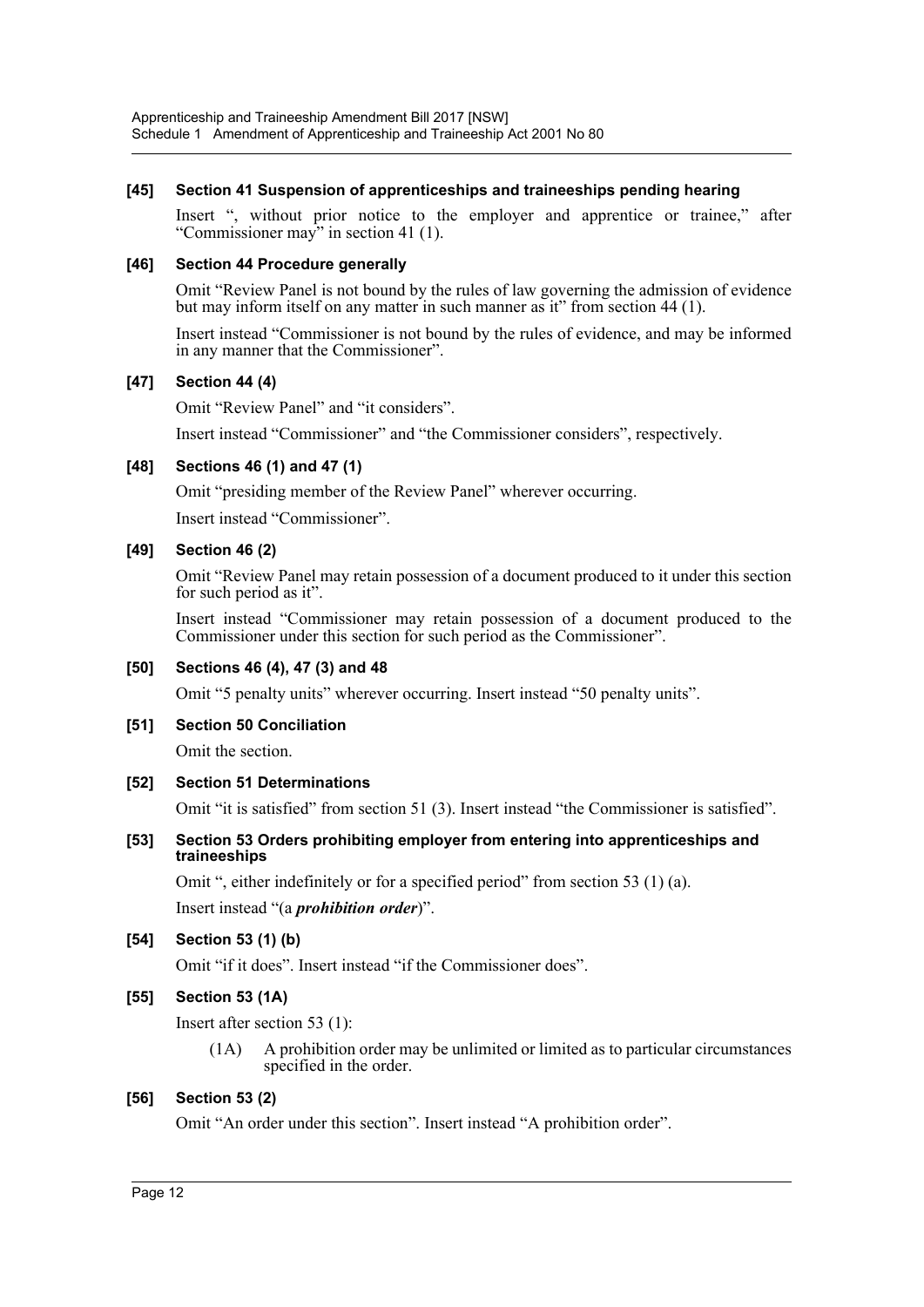## **[57] Section 53 (2) (a)**

Omit "its intention". Insert instead "the Commissioner's intention".

## **[58] Section 53 (2A)**

Insert after section 53 (2):

(2A) The Commissioner may vary a prohibition order by notice in writing to the employer.

## **[59] Section 53 (4)**

Insert after section 53 (3):

(4) A prohibited employer must not employ an apprentice or trainee (including under a host employment arrangement) contrary to a prohibition order. Maximum penalty: 200 penalty units.

## **[60] Part 5**

Omit the Part. Insert instead:

# **Part 5 Reviews**

#### **54 Administrative review of decisions by Civil and Administrative Tribunal**

A person aggrieved by any of the following decisions of the Commissioner may apply to the Civil and Administrative Tribunal for an administrative review under the *Administrative Decisions Review Act 1997* of the decision:

- (a) a decision to dismiss an application for establishment of an apprenticeship or traineeship,
- (b) a decision to issue a vocational training direction,
- (c) a decision to dismiss an application for approval to the transfer of an apprenticeship or traineeship,
- (d) a decision to approve or dismiss an application for the variation of a training contract or training plan,
- (e) a decision to suspend or cancel an apprenticeship or traineeship,
- (f) a decision to refuse to register a person as an existing worker trainee,
- (g) a decision to refuse to register a person or body as a group training organisation or to suspend or cancel the registration of a person or body as a group training organisation,
- (h) a decision to refuse to issue a certificate of proficiency under Part 2 or 3,
- (i) a decision determining a complaint under Part 4,
- (j) a decision to give a direction under section 52,
- (k) a decision to make an order declaring an employer to be a prohibited employer or authorising the transfer to other employers of an apprenticeship or traineeship.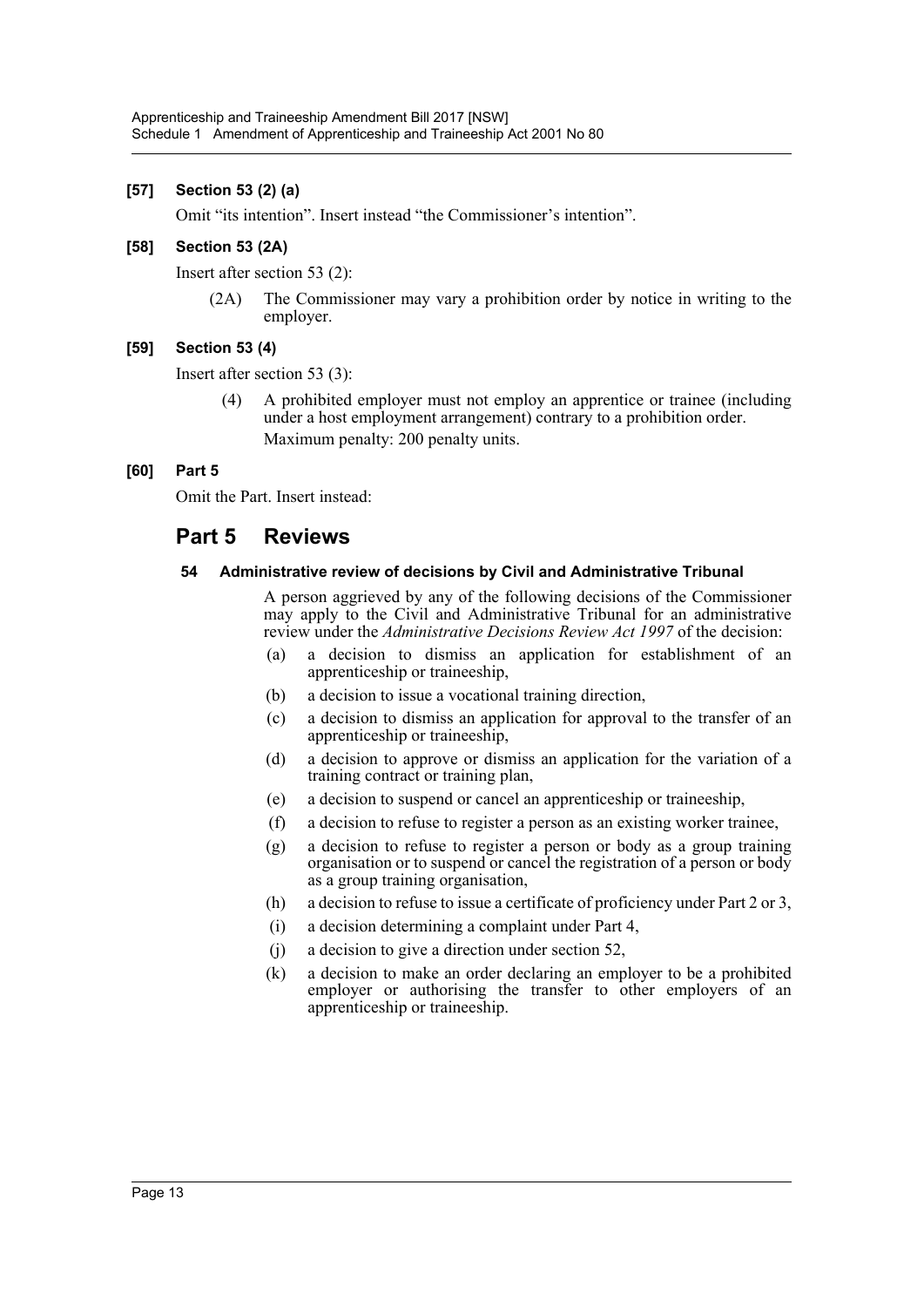#### **[61] Section 56 Commissioner**

Omit "appointed under Part 2 of the *Public Sector Management Act 1988*". Insert instead "employed under the *Government Sector Employment Act 2013*".

#### **[62] Section 58 Delegation by Commissioner**

Omit "Subject to section 60 (5), the". Insert instead "The".

**[63] Section 58, note**

Omit the note.

#### **[64] Part 6, Division 2**

Omit the Division.

#### **[65] Section 73A**

Insert after section 73:

#### **73A Penalty notices**

- (1) A penalty notice officer may issue a penalty notice to a person if it appears to the officer that the person has committed a penalty notice offence.
- (2) A penalty notice offence is an offence against this Act or the regulations that is prescribed by the regulations as a penalty notice offence.
- (3) The *Fines Act 1996* applies to a penalty notice issued under this section. **Note.** The *Fines Act 1996* provides that, if a person issued with a penalty notice does not wish to have the matter determined by a court, the person may pay the amount specified in the notice and is not liable to any further proceedings for the alleged offence.
- (4) The amount payable under a penalty notice issued under this section is the amount prescribed for the alleged offence by the regulations (not exceeding the maximum amount of penalty that could be imposed for the offence by a court).
- (5) This section does not limit the operation of any other provision of, or made under, this or any other Act relating to proceedings that may be taken in respect of offences.
- (6) In this section, *penalty notice officer* means a person authorised in writing by the Commissioner as a penalty notice officer for the purposes of this section.

#### **[66] Section 74 Applications and notices**

Omit section 74 (1). Insert instead:

(1) An application under this Act must be made in the manner and form approved by the Commissioner.

#### **[67] Section 77 Liability**

Omit section 77 (b).

#### **[68] Section 77**

Omit "any member of the Review Panel,".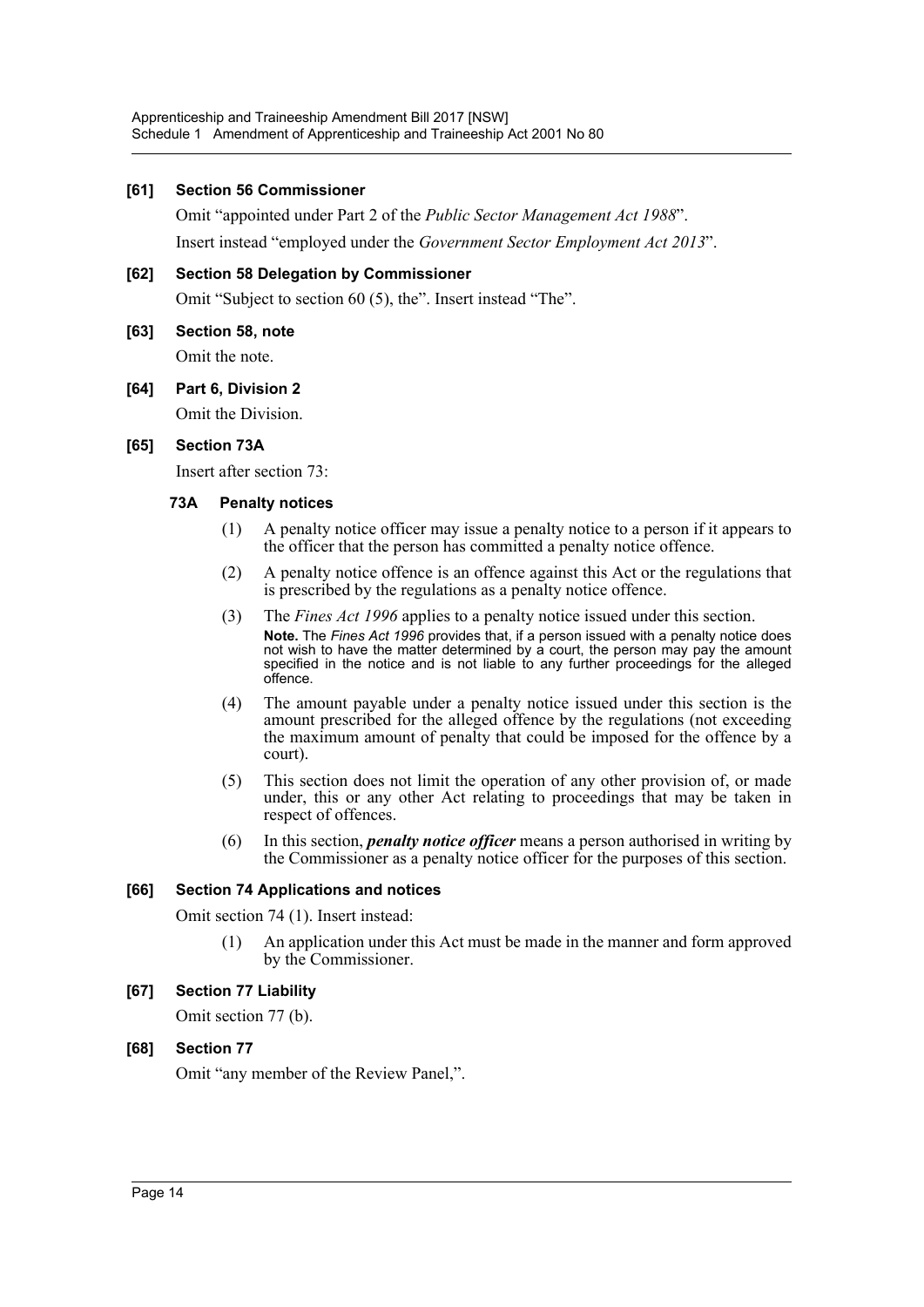## **[69] Section 78 Delegation by Secretary**

Omit the section.

## **[70] Section 81 Regulations**

Insert after section 81 (1) (d):

(d1) assessments for the purpose of determining whether a person has acquired the competencies of a recognised trade vocation (including consultation processes to be conducted in connection with the determination of assessment standards and procedures), and

## **[71] Section 81 (2)**

Omit "10 penalty units". Insert instead "100 penalty units".

## **[72] Schedule 1 The Vocational Training Review Panel**

Omit the Schedule.

## **[73] Schedule 4 Savings, transitional and other provisions**

Insert at the end of the Schedule:

# **Part 5 Provisions consequent on enactment of Apprenticeship and Traineeship Amendment Act 2017**

## **28 Definitions**

(1) In this Part:

*abolition day*—see clause 30.

*amending Act* means the *Apprenticeship and Traineeship Amendment Act 2017*.

*appeal body* means NCAT or a court.

*NCAT* means the Civil and Administrative Tribunal established by the *Civil and Administrative Tribunal Act 2013*.

*pending proceedings* are proceedings (including appeals) that:

- (a) were instituted or commenced before the repeal day, and
- (b) have not been finally determined before that day by the appeal body in which the proceedings were instituted or commenced.

#### *repeal day*—see clause 29.

*Review Panel* means the Vocational Training Review Panel as constituted under section 59 immediately before the repeal day.

*transition period*—see clause 29.

*unexercised right* means a right that:

- (a) was available to be exercised immediately before the repeal day, and
- (b) had not yet been exercised before that day.
- (2) For the purposes of this Part, proceedings are not finally determined if:
	- (a) any period for bringing an appeal as of right in respect of the proceedings has not expired (ignoring any period that may be available by way of extension of time to appeal), or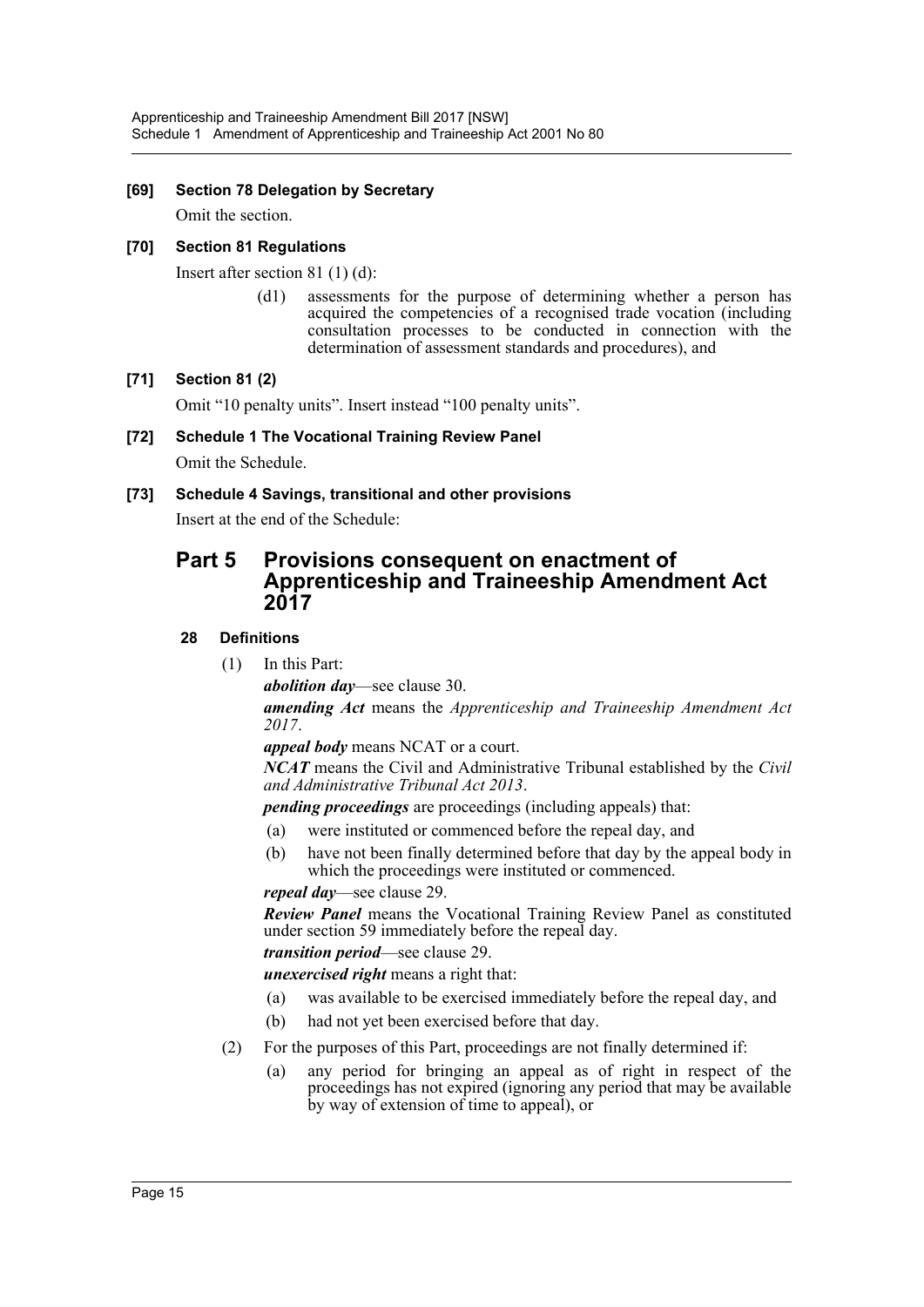(b) any appeal in respect of the proceedings is pending (whether or not it is an appeal brought as of right).

#### **29 Functions of Review Panel cease on repeal day**

- (1) The functions of the Review Panel cease on and from the repeal day, except as provided by this Part.
- (2) The *repeal day* is the day on which Division 2 of Part 6 of this Act is repealed by the amending Act.
- (3) During the transition period, the Review Panel continues to be constituted for the purposes only of exercising the functions conferred by this Part.
- (4) The *transition period* is the period commencing on the repeal day and ending on the abolition day.
- (5) The Commissioner may continue and complete anything begun by the Review Panel before the repeal day, except anything that would involve the exercise of a function conferred on the Review Panel by this Part.

## **30 Abolition of Vocational Training Review Panel**

- (1) The Review Panel is to be abolished on the abolition day.
- (2) The *abolition day* is:
	- (a) the day that is one year after the repeal day, or
	- (b) an earlier or later day appointed by the regulations.
- (3) On the abolition day, each member of the Review Panel ceases to hold office as a member and is not entitled to any remuneration or compensation because of the loss of that office.
- (4) Subclause (3) has effect despite anything to the contrary in any other legislation concerning the circumstances or processes for the removal of (or the vacation of office by) a member of the Review Panel.

#### **31 Pending proceedings and unexercised rights: reviews by Review Panel**

- (1) During the transition period, the Review Panel may continue to deal with pending proceedings in the Review Panel.
- (2) For that purpose:
	- (a) the Review Panel continues to have and may exercise all the functions that the Panel had in relation to the proceedings immediately before the repeal day, and
	- (b) the provisions of any Act, statutory rule or other law that would have applied to or in respect of the Review Panel or the pending proceedings had the amending Act not been enacted continue to apply.
- (3) On and from the repeal day, a person who has an unexercised right to apply to the Review Panel for a review of a decision of the Commissioner under this Act may apply to NCAT for an administrative review of the decision under the *Administrative Decisions Review Act 1997*.

#### **32 Pending proceedings and unexercised rights: appeals to NCAT or court**

- (1) This clause applies to:
	- (a) pending proceedings before NCAT on an appeal against a decision of the Review Panel, or before a court on an appeal against (or for the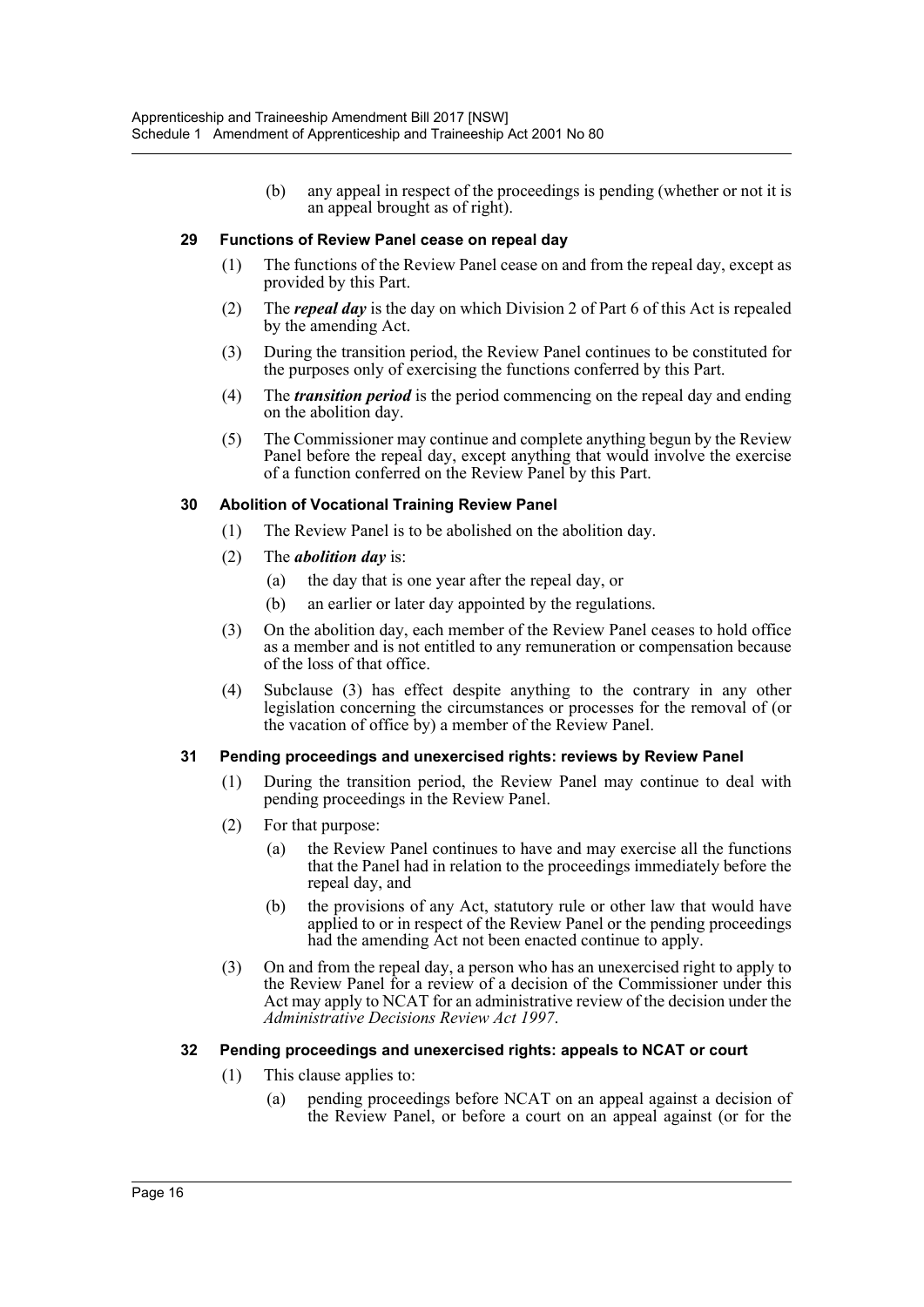judicial review of) a decision of NCAT determining an appeal under this Act, and

- (b) an unexercised right to appeal to NCAT against a decision of the Review Panel, or to appeal to a court against a decision of NCAT determining an appeal under this Act.
- (2) On and from the repeal day:
	- (a) the appeal body in which proceedings are pending may continue to deal with the proceedings until they are concluded, and
	- (b) a person who has an unexercised appeal right may appeal against the decision to which that right relates to the appeal body to which the decision was originally appealable.
- (3) For those purposes:
	- (a) the appeal body continues to have and may exercise all the functions that the appeal body had in relation to the pending proceedings or appeal immediately before the repeal day, and
	- (b) the provisions of any Act, statutory rule or other law (including provisions concerning the time within which to appeal) that would have applied to or in respect of the pending proceedings or appeal had the amending Act not been enacted continue to apply.

## **33 Training plans**

- (1) Section 12A, as inserted by the amending Act, applies in respect of an existing apprenticeship or traineeship as if a reference to the compliance period were a reference to the period of 12 weeks commencing on the day on which that section commences.
- (2) Section 7 (5A), as inserted by the amending Act, extends to an application for an apprenticeship or traineeship made but not determined before the commencement of that subsection.
- (3) In this clause:

*compliance period* means the period of 12 weeks after notification of approval of the establishment of an apprenticeship or traineeship.

*existing apprenticeship or traineeship* means an apprenticeship or traineeship in force immediately before commencement of section 12A.

#### **34 Complaints**

- (1) This clause applies to a complaint made under section 39 but not finally determined before the repeal day.
- (2) The following provisions apply to a complaint made by a party to an apprenticeship or traineeship that was not settled or referred to the Review Panel under section 40 before the repeal day:
	- (a) section 40 (1), as in force immediately before its substitution by the amending Act, continues to apply to the complaint,
	- (b) if a settlement is not achievable, the Commissioner is to deal with the complaint in accordance with Part 4 of the Act, as amended by the amending Act.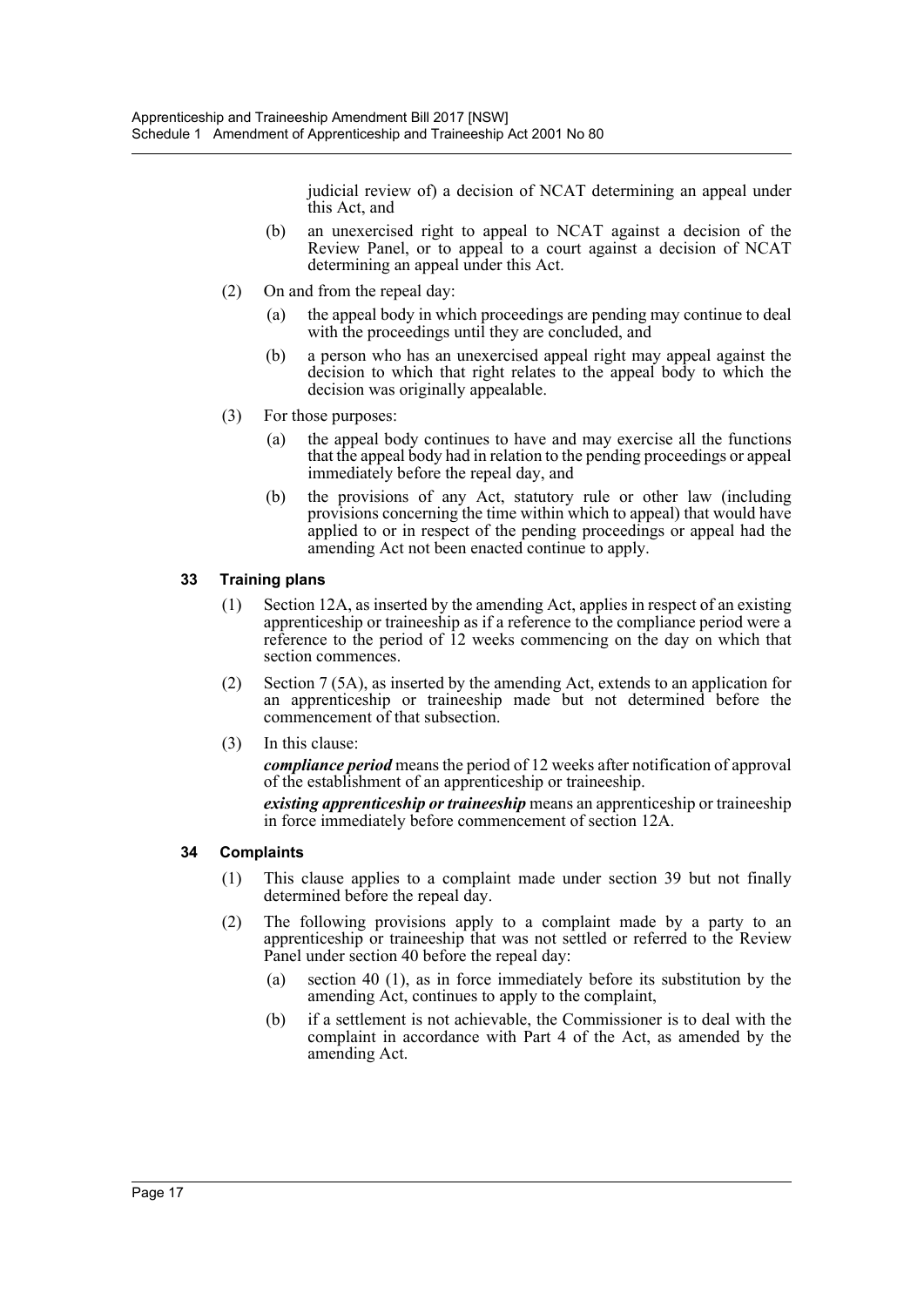### **35 Suspension and cancellation of apprenticeships and traineeships**

- (1) Except as provided by this clause, section 22, as substituted by the amending Act, applies to any apprenticeship or traineeship in force immediately before the substitution.
- (2) Section 22, as in force immediately before its substitution by the amending Act, continues to apply to any application for suspension or cancellation of an apprenticeship or traineeship made but not finally determined before the substitution.

## **36 Trade recognition and assessment**

- (1) An amendment made by the amending Act to section 23 applies to any apprentice or trainee who completes his or her term of apprenticeship or traineeship after the commencement of the amendment.
- (2) Sections 36 and 37, as in force immediately before their substitution by the amending Act, continue to apply to any application made under those sections but not determined before the substitution. However, on and from the repeal day, any reference in those sections to the Review Panel is to be read as a reference to the Commissioner.

## **37 Trainee apprenticeships**

Section 7 (5D), as inserted by the amending Act, does not affect:

- (a) any existing trainee apprenticeship not completed before the commencement of that subsection, or
- (b) any application for a trainee apprenticeship made but not determined before that commencement.

## **38 Vocational training guidelines**

Any vocational training guideline issued by the Secretary under section 4 and in force immediately before the amendment of that section by the amending Act is taken to have been issued by the Commissioner.

## **[74] Dictionary**

Omit the definitions of *certificate of completion*, *craft certificate*, *full apprenticeship*, *public servant* and *Review Panel*.

Insert in appropriate order:

*prohibition order*—see section 53.

*relevant registered training organisation*, in relation to an apprenticeship or traineeship, means the registered training organisation by which the training is, or is to be, provided.

*training plan*—see section 12A.

## **[75] Dictionary, definitions of "certificate of proficiency" and "qualified tradesperson"** Omit ", 36" wherever occurring.

# **[76] Dictionary, paragraph (b) of the definition of "industrial award or agreement"**

Insert "the *Fair Work Act 2009* of the Commonwealth or" after "provisions of".

## **[77] Dictionary, definition of "probationary period"**

Omit "or Review Panel's" wherever occurring.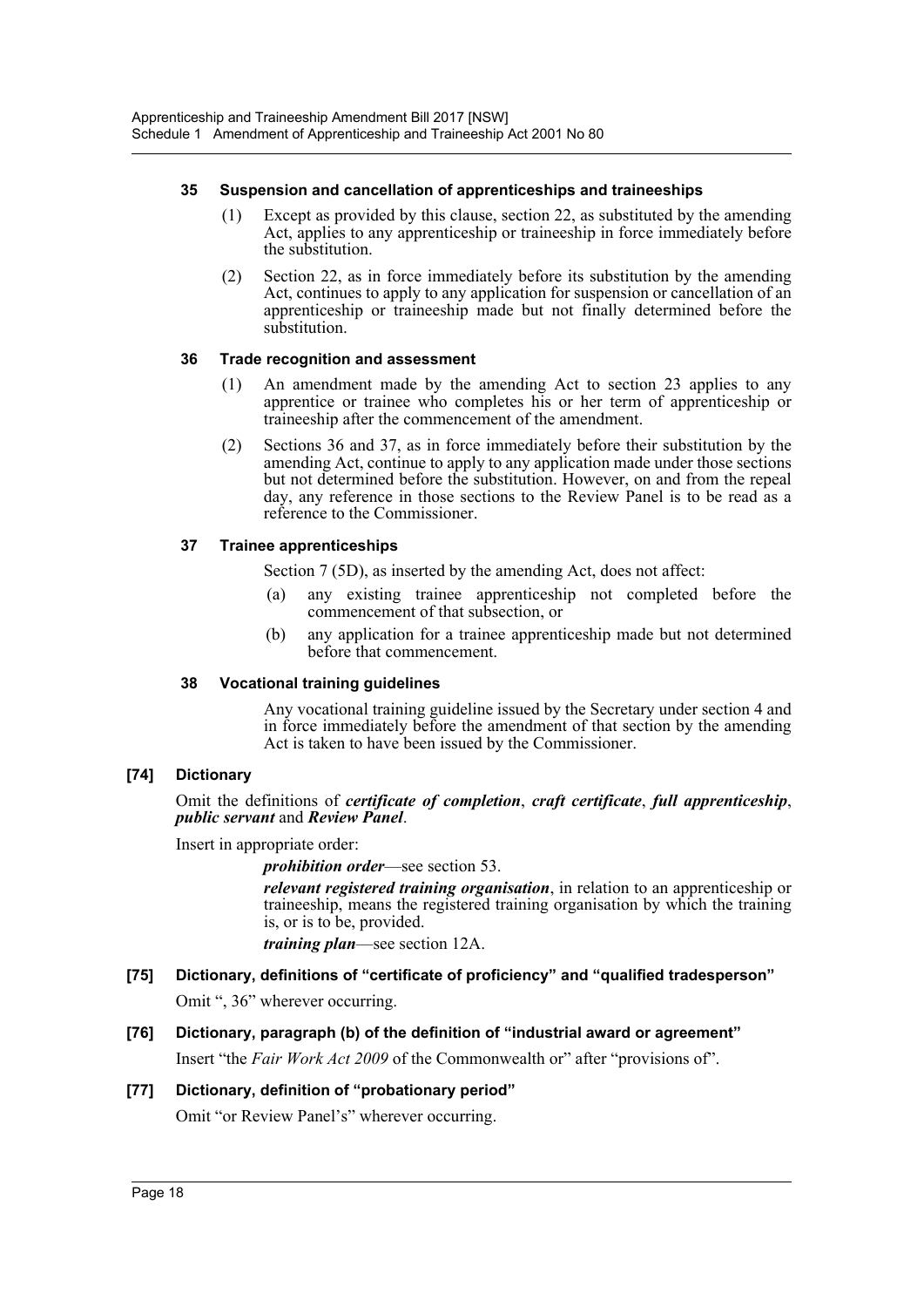## **[78] Dictionary, definition of "prohibited employer"**

Omit "an order is in force under section 53". Insert instead "a prohibition order is in force".

**[79] Dictionary, paragraphs (a) and (b) of the definition of "qualified tradesperson"** Omit "craft certificate or" wherever occurring.